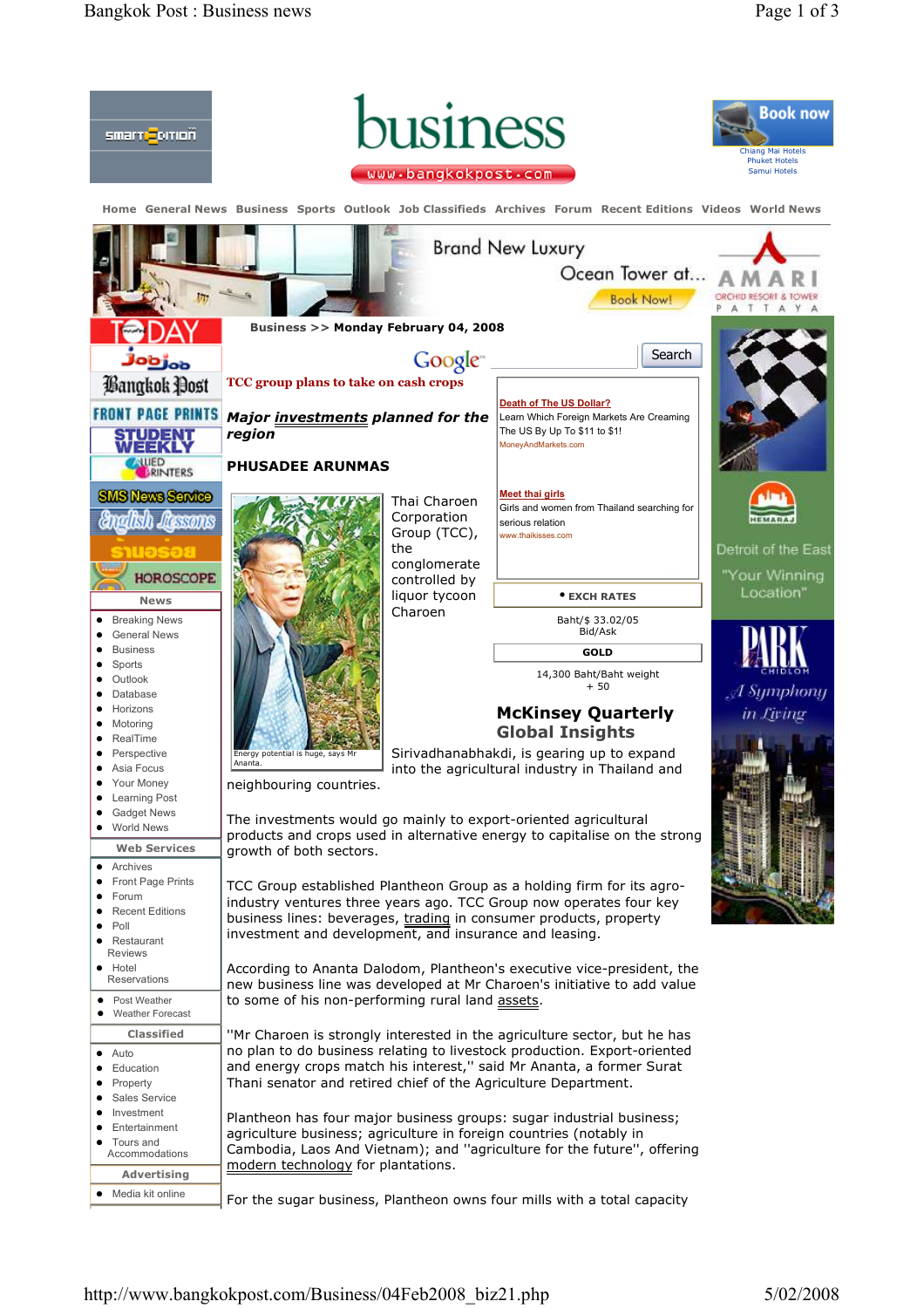| <b>Subscribe Now!</b>                                     | of 66,000 tonnes of cane per day under TCC Sugar Group, while<br>Plantheon Limited focuses on industrial crop plantations covering oil<br>palm, rubber, sugarcane and cassava.<br>Mr Charoen owns more than 100,000 rai of land in 54 provinces |
|-----------------------------------------------------------|-------------------------------------------------------------------------------------------------------------------------------------------------------------------------------------------------------------------------------------------------|
| • Bangkok Post<br>e-Paper<br>٠<br>Post Today              |                                                                                                                                                                                                                                                 |
| <b>Student Weekly</b>                                     |                                                                                                                                                                                                                                                 |
| <b>Contact</b>                                            | including Bangkok. About 20,000 rai have been allocated to rubber                                                                                                                                                                               |
| Webmaster<br>$\bullet$<br>• Advertising                   | since 2004.                                                                                                                                                                                                                                     |
| <b>Post Publishing</b>                                    | The group plans to increase rubber plantations by another 20,000 rai by                                                                                                                                                                         |
| <b>Work With Us</b>                                       | 2010, mostly in Nong Khai, Kanchanaburi, Chachoengsao, Rayong,<br>Prachin Buri and Loei. According to Mr Ananta, the plantations could                                                                                                          |
| <b>Front Page Prints</b>                                  | produce 10,000 tonnes of rubber sheet per year by 2017.                                                                                                                                                                                         |
| Geo'l Fances Strike Beck;<br><b>Premier Still Captive</b> | For other crops, the company plans to expand plantation areas for<br>sugarcane, tapioca and palm oil to cope with rising demand in the<br>future for alternative fuels, as well as grow rice on the 10,000 rai in<br>Nong Khai and Ayutthaya.   |
|                                                           | Currently, the group operates sugar mills in Lampang, Uttaradit,<br>Suphan Buri and Chon Buri. Mr Ananta said the group plans to plant<br>sugarcane on about 10,000 rai in Kamphaeng Phet and Sukhothai.                                        |
| Bangkok <del>D</del> ost<br>he madazine                   | The company also intends to relocate its sugar mill from Uttaradit to<br>Sukhothai because the latter has more cane but no mill. With the new<br>mill, farmers will no longer need to transport crops to other provinces.                       |
|                                                           | The company is also looking to expand tapioca planting, mainly to<br>supply ethanol factories, Mr Ananta said. TCC now operates a gasohol<br>refinery in Bang Lane, Nakhon Pathom, with a capacity of 400,000 litres                            |

a day.

Mr Ananta said the company had also already invested in 1,000 rai of oil palm in Chumphon to supply biodiesel producers.

Besides agricultural investments in Thailand, Plantheon also sees opportunities in neighbouring countries, especially Cambodia, Laos, and Vietnam.

The company has formed a joint venture with local partners in Cambodia to grow oil palm on 68,750 rai in Koh Kong, Cambodia. Another project in Cambodia also includes 52,500 rai of sugarcane plantations. joint venture

More than two billion baht has already been invested in Cambodia. The palm oil business is operated by Mong Reththy Investment Cambodia Palm Oil Co, while the sugar industry is overseen by the MRT-TCC Sugar Investment Co.

In addition, the company operates a port management business in Cambodia through Oknha Mong Port Co.

The company is now applying for approval to develop 62,500 rai into for an oil palm plantation in Cambodia that could produce about 200,000 tonnes of oil a year. A biodiesel factory is also in the pipeline ithere, said Mr Ananta.

In Laos, the group has set up Paksong Highland Co with local partners to grow sugarcane, coffee, macadamia nuts and horticultural crops such as asparagus in Pakse. The investment is estimated to cost around 600- 700 million baht. Its Arabica coffee should hit the market in the next three years.

''We estimate more than five billion baht has been spent in those agricultural and agro-business projects. We are set to invest more than 10 billion baht in the near future to expand the TCC Group's new business lines,'' said Mr Ananta.

''We believe Thailand's agriculture sector could be more powerful in the

#### Want to work in Thailand?

Thailand Work Permit Processing Low Rates - Professional Service www.sunbeltasiagroup.com

## Thailand Volunteers

Live and Work Abroad, 2-12 Weeks. Help the Community - Enroll Today! CrossCulturalSolutions.org/Thai

### China Tax &

**Investment** We provide Direct and Indirect Investment in the Mainland China www.china-tax.net

# Cheap Thailand Holiday

Guaranteed Low Holiday Prices! Cheap Hotels, Flights, Cars & More www.EscapeTravel.com.au

smart <mark>-</mark>orioñ

# smart <mark>-</mark>bitioñ

http://www.bangkokpost.com/Business/04Feb2008\_biz21.php 5/02/2008